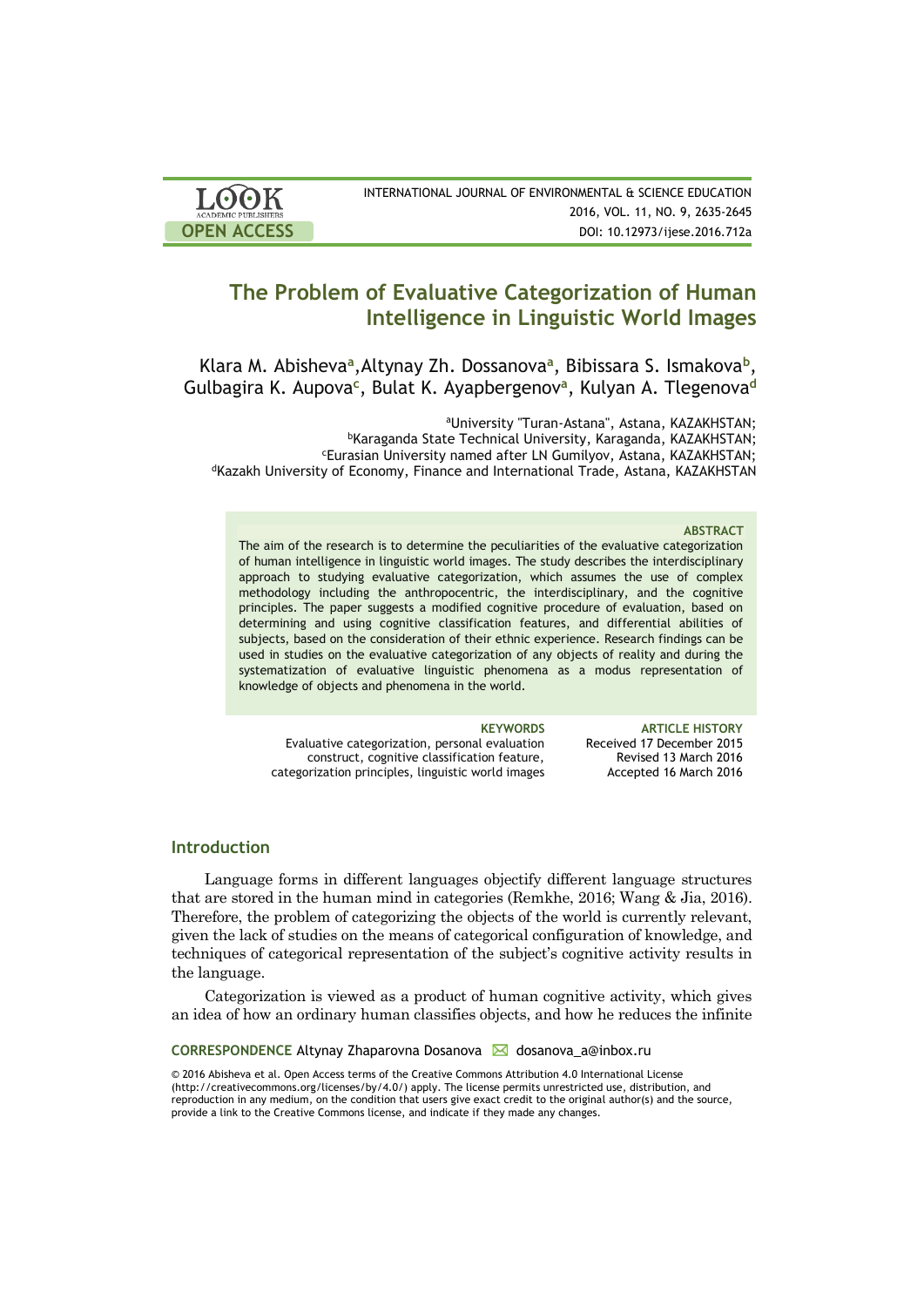variety of his feelings and the objective diversity of forms of matter and its motion to individual sections, i.e. classifies classes, ranks, and groups numerous categories (Cognitive terms dictionary, 1996).

Different models of categorical worldview are distinguished during categorization. Special attention is paid to the evaluative categorization model that is characterized as a secondary categorization within the framework of another coordinate system, system of values and stereotypes (Boldyrev, 2000).

We can regard evaluative categorization as a specific cognitive activity that does not assign a respective object to any natural category, but rather attributes an appropriate positive or negative value or characteristic to the object, based on a mental reference of the object to a certain evaluative category (Agarwal & Mittal, 2016; Körtvélyessy, 2015). In this case, it is important to elaborate methodological paradigm of evaluative categorization of human intelligence that is based both on the cognitive and anthropocentric principles.

### **Literature review**

Nowadays, scholars tend to pay more attention to studying complex issues of the interaction between language and cognitive processes (Rowe, Leech & Cabrera, 2016; Remkhe, 2016; Wang & Jia, 2016; Baroni, 2016). Researchers examine various aspects of this categorical organization of the language – they study both the language system in general, and its various aspects (Shirai, 2016). For example, American anthropologists C. Kluckhohn and F. Strodtbeck (2011) suggest the following categorization of values orientation in the world image: human nature; human – the world; time; activity; interrelationship between humans.

Some researchers use an inadequate approach to describing categorization as a format of presenting knowledge within categories – by emphasizing the limitation of the prototype theory of categorization (Osherson & Smith, 1981) or by criticizing the prototype theory (Evans & Green, 2006). At the same time, the studies of S. Harnad (2005) prove the importance of the classic categorization doctrine.

After comprehensively examining the peculiarities of the structural, functional, and cognitive approaches to studying language categories, N. Boldyrev (1994) concluded that the prototypical (cognitive) approach incorporates the best there is in all considered approaches, because, firstly, central elements of prototypical categories have most differential characteristics, secondly, prototypical categories are flexible and necessary for efficient human thinking.

Scholars who specialize in cognitive linguistics view the evaluative categorization of objects of reality and concepts as a secondary conceptualization and secondary categorization within the framework of another coordinate system, a system of opinions, evaluations, values, stereotypes, which is performed by the human "as an individual" (personal evaluation) or as a member of a specific community (generally accepted, collective evaluation) (Boldyrev, 2000; Vorontsova, 2012; Boyarskaya, 2011).

We can also select a tendency to isolate various fields in the evaluative categorization of objects, for example, the categorization of evaluative semantics in English advertisement texts (Gribova, 2011; Kumakhova, 2010). This can be explained by the fact that such division has social causation and finds complex reflection in language structures. The object of evaluative categorization are the objects of reality that are differently interpreted during the subject's activity, and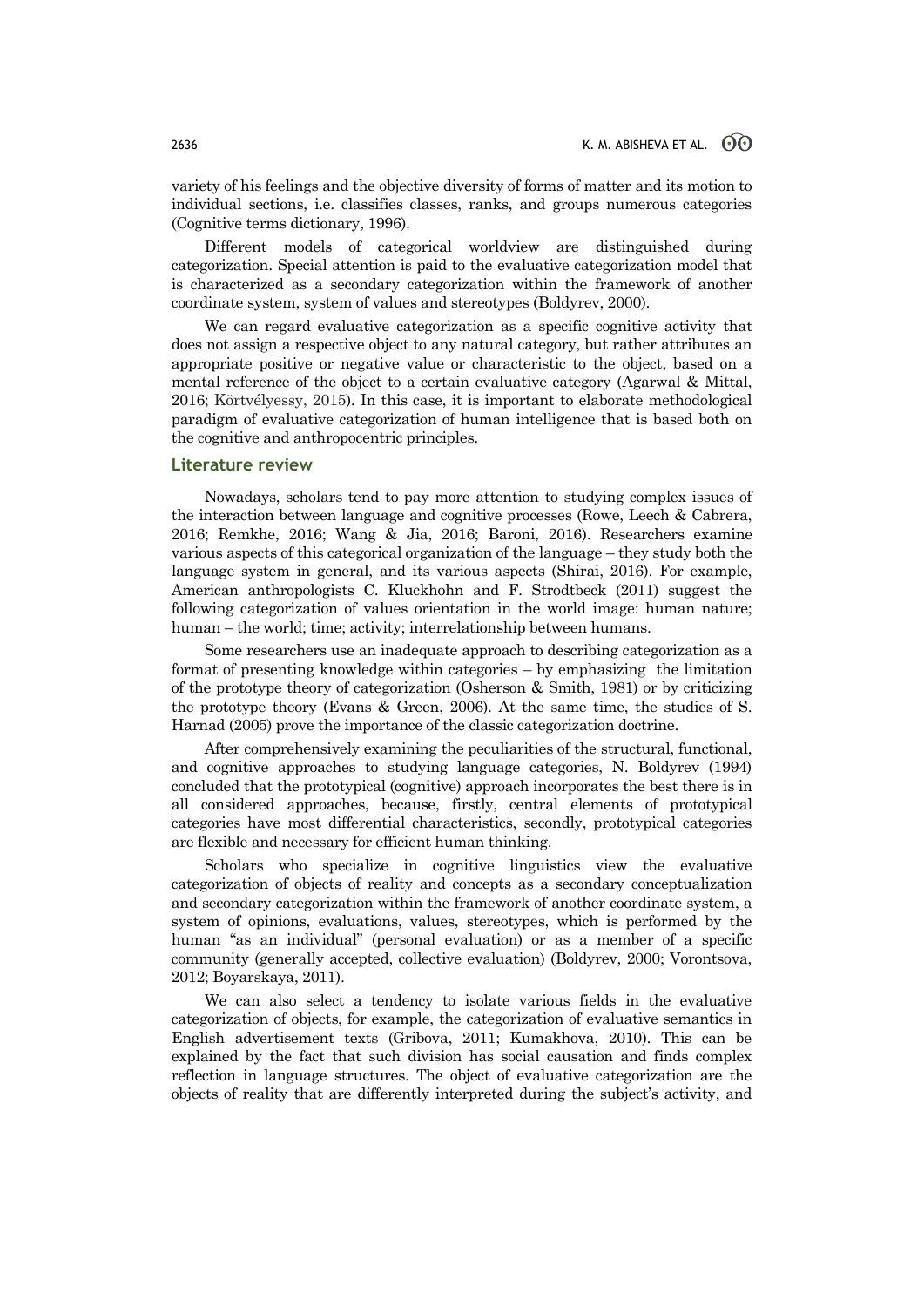#### ൟ INTERNATIONAL JOURNAL OF ENVIRONMENTAL & SCIENCE EDUCATION 2637

express his subjective opinion that is formed based on his personal experience and knowledge (Abisheva, 2003; Babushkina, 2013).

Therefore, evaluative categorization is secondary, which is expressed by the fact that the subject, firstly, operates ideal and psychic objects, rather than natural ones, secondly, in order to evaluate the results of cognitive activity, uses evaluations borrowed from logic, which considers them statements on values, thirdly, he reconceptualizes the concepts of any field of knowledge within the framework of evaluations and evaluative linguistic categories of "good-bad", "smart-foolish", "likedislike", "much-little" and others (Volf, 1981).

# **Aim of the Study**

The evaluative categorization of objective world objects and human abilities that is based on the subjects' personal evaluation is inadequate in different languages, which conditions the rise of interest to evaluative formats of knowledge. According to this, the objective of this paper is to study the specificity of evaluative categorization of intelligence in different linguistic world images.

### **Research questions**

The research questions of this study were as follows:

What is the basis of the evaluative categorization of human intelligence in different linguistic world images?

What are the differential features of the "intelligence" and the "evaluation of human intelligence in linguistic world images" categories?

How we can determine the cognitive classification dimension of "smartnessfoolishness"?

How we can describe the specificity of cultural codes used by various linguocultural communities to describe human intelligence, examined the evaluative categorization of human intelligence based on the main categorization?

### **Method**

The methodology of this research is based on the interdisciplinary, cognitive, and anthropocentric approaches, and various methods. The research methods include the contextual analysis method (that facilitates the study of the "smartfoolish" concepts), the contrastive analysis method (the comparative and contrastive analysis of "smart-foolish" personal constructs), and the simulation method (that builds a model of the evaluative categorization procedure). The cognitive evaluation procedure method was based on the consideration of cognitive classification and differential features of human abilities.

The interdisciplinary approach to studying the evaluative categorization of human intelligence is determined by the need for studying the psychological and cognitive aspects of the "intelligence" term. This requires the investigation of its cognitive classification and differential features, the "intelligence" concept, the building of a model, the study of peculiarities of this phenomenon's conceptualization in the mind of different language speakers, the description of means of expressing the "intelligence" concept in different linguistic world images, the performance of a cognitive procedure of evaluative categorization for the "intelligence" concept, the emphasizing of the "smart" and "foolish" categories and their filling. The anthropocentric approach facilitates the determination of the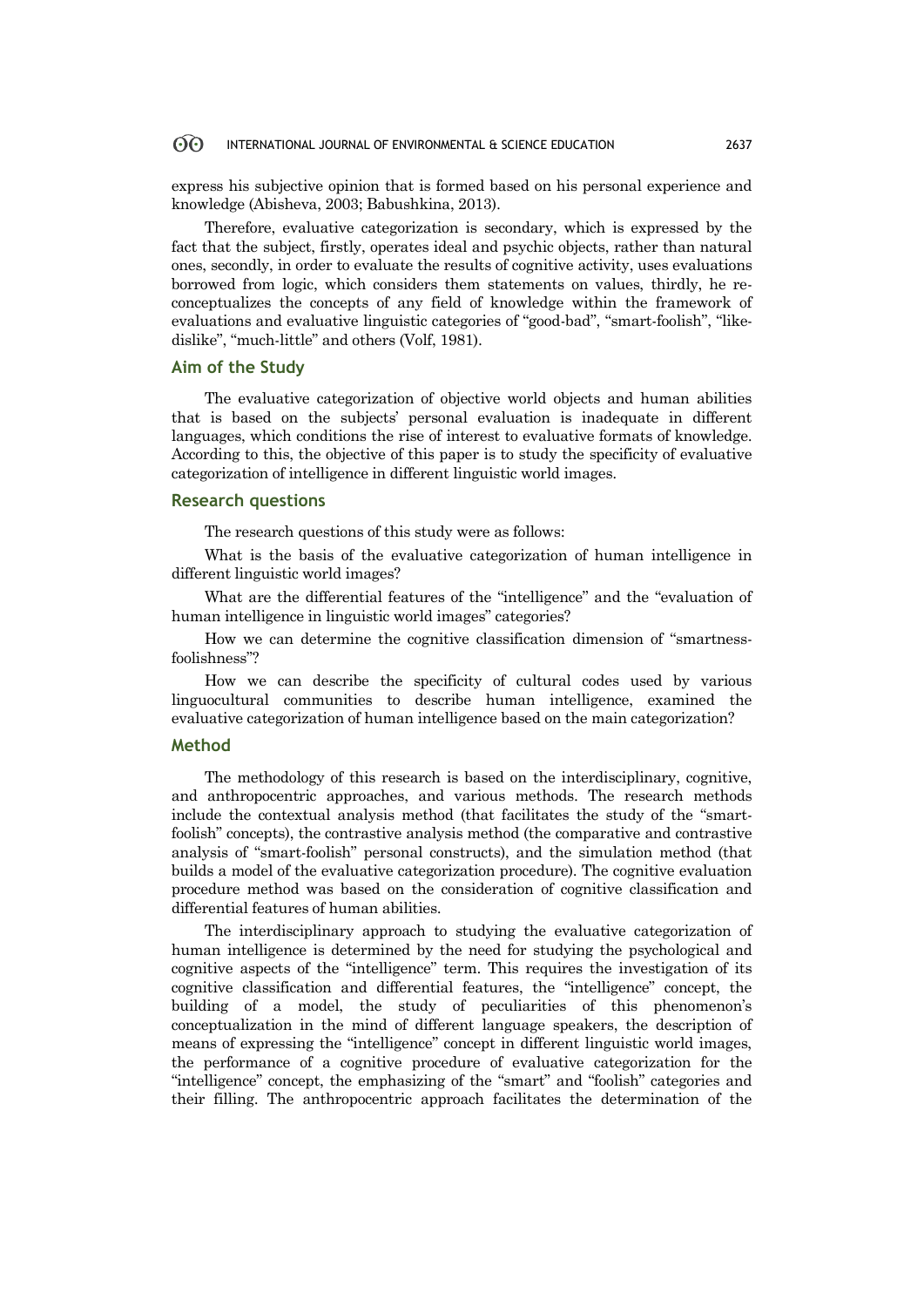human role in the subjective axiological activity and distribution of concepts related to the human mental ability by individual categories. The research of the national specificity of the evaluative categorization of the "intelligence" concept applied the methods of conceptual analysis, contrastive analysis, simulation, and the cognitive evaluation procedure, based on the consideration of cognitive classification and differential features.

Studying the "intelligence" concept requires a reference to the analysis of the cognitive field of the "intelligence" concept, which gives an understanding of the psychic factors – mental functions, and their role in developing abilities. According to V. Shadrikov (2012), human abilities and mental functions are closely interconnected; therefore, it is impossible to consider abilities without considering mental functions. Hence, the scholar investigates abilities in relation to specific mental functions.

In order to perform an evaluative categorization of the "intelligence" concept, one should perform the cognitive evaluation procedure. According to A. Baranov (1989), the structure of this procedure includes the following crucial components: 1) choosing the object (of the evaluation); 2) choosing a feature (basis) of evaluation; 3) correlating the evaluation object and the evaluation feature; 4) choosing the value of the evaluation feature; 5) assigning the feature value to the evaluated object; 6) orienting the act of assigning the evaluative feature's value at the possibility of participation in the decision-making process (the latter includes the detection of alternative solutions to a problematic situation, evaluation of alternatives, and the choice of one).

We have involved the vocabulary of different languages as research materials serving to designate the concept of "human intellectual capacity." It is used in order to identify how to use the tokens in evaluation categorization of human intelligence.

## **Data, Analysis, and Results**

In accordance with the evaluation procedure, the object of the evaluative categorization in this paper is the "intelligence" concept. The selected feature for the evaluation of the "smart-foolish" category, which gives an idea of intelligence, is personal constructs that, according to G. Kelly (2007), are used by the human to understand or interpret, explain or predict his experience. The distinguishing of personal constructs "is a stable means, whereby a human comprehends certain aspects of reality in terms of similarity and contrast. Examples of personal constructs include "excited-calm", "smart-foolish", "manly-womanly", "religiousnonreligious", "good-bad", and "friendly-hostile". A human uses the "smart-foolish" personal constructs to evaluate human intelligence.

In order to correlate the evaluation object (human intelligence) and the evaluation feature, it is necessary to distinguish cognitive classification and differential features. The cognitive classification feature is interpreted as the parameter of categorization of a respective object or phenomenon that generalizes homogenous differential cognitive features within the concept structure. Classification cognitive features are always common for a number, group, or many concepts (Popova & Sternin, 2007; Hart, 2016).

According to the cognitive classification feature, objects "having intelligence" and "not having developed intelligence" are united into two different groups, and set in opposition to other groups of objects that are not characterized by this classification feature.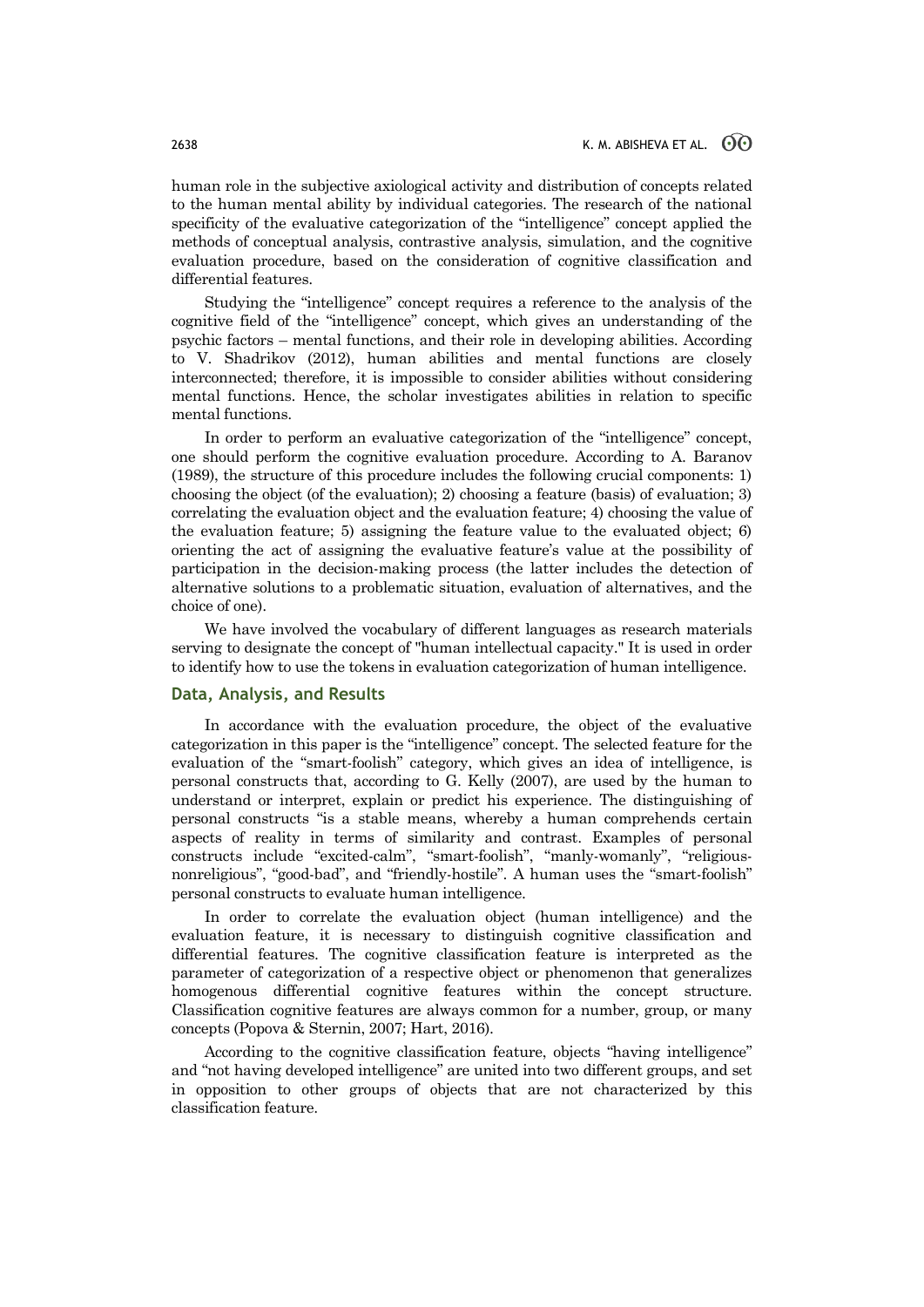#### 60 INTERNATIONAL JOURNAL OF ENVIRONMENTAL & SCIENCE EDUCATION 2639

The "smart" and "foolish" cognitive classification features are specified within the structure of the respective concept. The words that denote human intelligence are divided into several groups:

1) the "presence-absence of intellect" group, for example: *smart, sharp, gifted, brainy, clever, inventive, rational, reasonable, competent, experienced, prepared, educated, intelligent, wise, etc.*

2) the "presence-absence of literacy" group: *literate, learned, educated, illiterate, uneducated, ignorant, unprepared, semiliterate, stupid, thick skull, fool, dull, brainless, dense, slow-witted, etc.*

The dominant words "smart-foolish" and "literate-illiterate" are distinguished in these two groups, while the other group members are arranged around them. Adjectives that refer to the "presence-absence of intellect" group are a general semantic feature that characterizes a high level of the "smart" intellectual ability, and a low level of the "foolish" intellectual ability.

Adjectives that refer to the first group characterize human literacy, his knowledge of something; the adjectives of the second group characterize illiteracy and "lack of knowledge of something". The common semantic feature that is represented by dominant words is not complicated by additional features. The main words denote the zero degree of the feature.

The central semantic features also act as cognitive classification features with national specificity. G. Lakoff (1988) argue different nations classify seemingly identical realities quite unexpectedly, since each culture has specific fields of experience (fishing, hunting, etc.) that determine the connections within categorical chains of concepts. Therefore, the "smart" and "foolish" categories are underlain by different knowledge of language speakers regarding human intelligence. These ideas originate as inadequate classification features that are based on different features of objects classification, associated with human intelligence in different cultures. Cognitive classification features reflect different sets of differential features: in one language, the "smart" and "foolish" concepts can be represented by one differential cognitive feature, while in other languages – by many. The main cognitive classification features of the "smart" and "foolish" concepts are present in all languages, but the sets of their differential features and their images differ. This is predetermined by the different sociocultural experience of language speakers that is formed in various environmental niches of peoples' dwelling, and their preoccupation with various types of economic activity. This is conditioned by the inadequacy of the depth of "cognition of the objective world "broadways" (extensively) and "in-depth" (intensively) (Manakin, 2004).

The "smart" and "foolish" concepts are conceptualized, based on an inadequate understanding of notions of human intelligence, correlation of human intelligence concepts by using various cultural codes, a "net" that the culture "throws" on the world, divides, categorizes, structures, and evaluates it (Krasnykh, 2002).

Information on human intelligence can be encoded as a set of symbols that are used to categorize the evaluation of human intelligence. The following basic cultural codes are used to denote the "smart" concept: a) spatial-local: *jmd ist nicht aus Dummsdorf; ақ*ылы Бал*қаш, ашуы дү*лей*,* ойы алпыс са*ққ*<sup>а</sup> <sup>ж</sup>*ү*гірді (his thought flowed in all sixty directions); *құ*ды*қ сыртындағ*ыны*ң* б*ә*рі <sup>а</sup>*қ*ылды (all those smart are beyond the well); b) artefact: *таразысына саяды* (he weighed his mind on a scale), i.e. he approached the discussion with prudence); *ашу- садақ,* а*қ*ыл – тая*қ*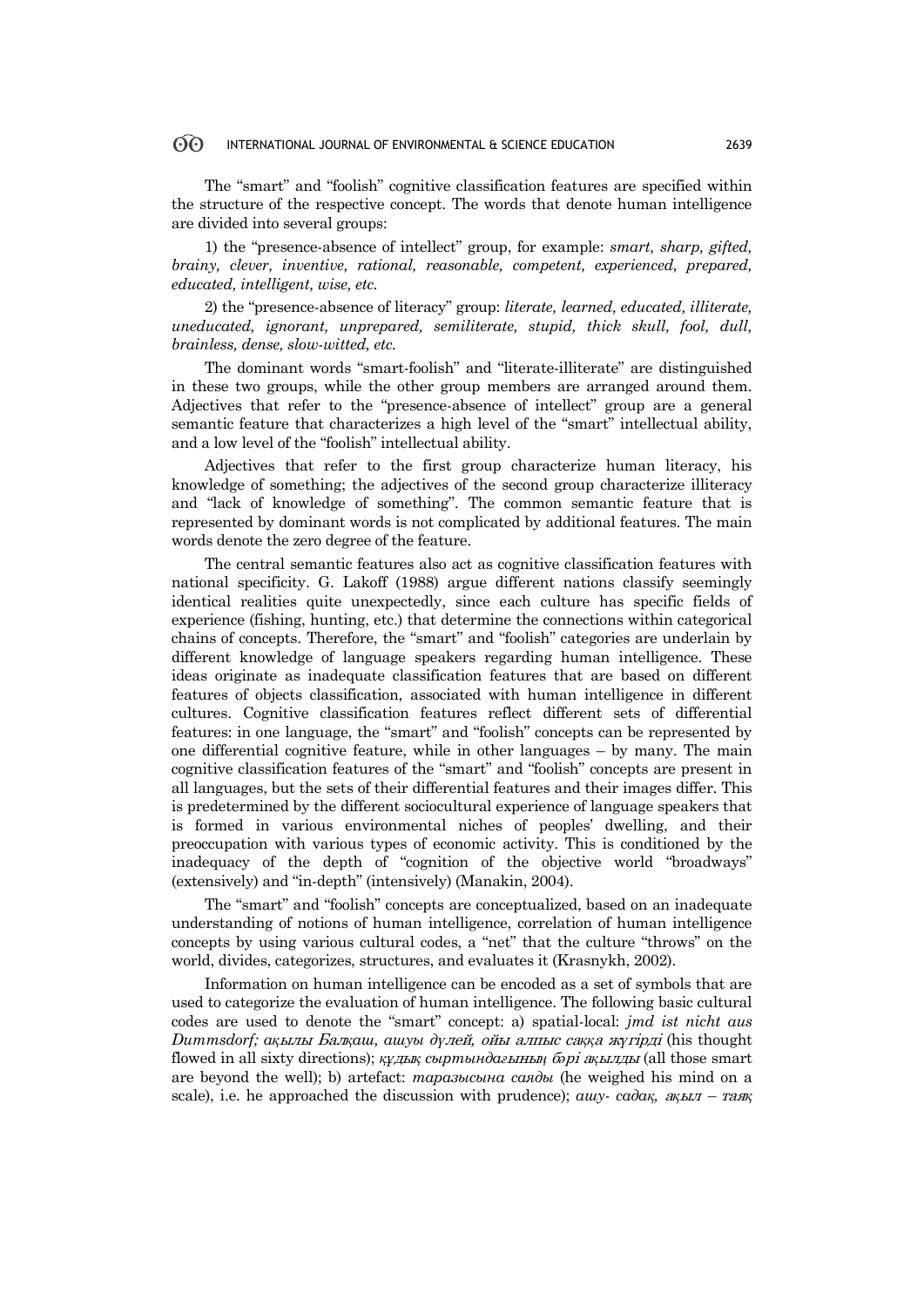(anger is an arrow, the mind is a stick); *ақ*ыл – гау*һ*ар ба*ғ*асыз*,* а*қ*ыма*қ* – ауру дауасыз (the mind is a precious diamond, foolishness is a disease); *ақ*ыл – там (house-full of intellect); *to have nothing upstairs*; *на вожжах и лошадь умна* (a horse would be wise, too, when holding the reigns); *ума ни грош* (not a penny's worth of brains); c) zoological, based on stereotypical behavior of animals: *as cunning as a fox, as wise as a serpent, as wise as an owl; итке тө*сек *не керек, естіге ө*сек не керек (why does a dog need a bed, why does a smart man need gossips); *as slippery as an eel; dumm sein wie Huhni*; d) ornithological: *ақ*ыл *құ*сы адаспай аспандаса (if a bird is smart, it will not get lost when flying up, i.e. one should not get too carried away by deep thinking); *птице крылья, а человеку разум* (let the bird have the wings, let the man have the mind); e) numeric: *айла – алтау, ақыл – жетеу* (six parts the cunning, seven parts the mind); *үш жыл қой* ба*ққ*аннан *қ*ыры*қ* жыл <sup>а</sup>*қ*ыл *сұ*рама (do not spend forty years asking for the advice of one who has only been tending sheep for three years); e) anthropocentric (the human and parts of his body): *ein heller Kopf; a clear head; as wise as Solomon; der hat mehr Verstand im kleinen Finger als anderer im Kopf; ақ*ыл <sup>к</sup>*ө*збен ба*қ*ты (watched with smart eyes); *ақ*ылына *құ*ла*қ* асты (to listen to his advice); *аталар*   $\overline{c}$ *өзі – ақылдың көзі* (the words of ancestors are the eyes of the mind); *қисық иекке түзу сақал бітпес* (a crooked chin will not grow a straight beard); f) demonological code: *devilishly clever*; g) temporal: *dumm wie die Nacht; an hour in the morning is worth two hours in the evening; утро вечера мудренее* (the morning is wiser than the evening).

The analysis of code that symbolizes the "smart" concept shows that despite the match in certain codes (anthropocentric, zoological, artefact, special-local, ornithological), the sources of codes do not always coincide in different cultures.

| Code / source   | Kazakh culture                                                                    | <b>Russian culture</b>               | German culture                       | English culture   |  |
|-----------------|-----------------------------------------------------------------------------------|--------------------------------------|--------------------------------------|-------------------|--|
| Spatial-local   | Колодец (well),<br>алмаз (diamond)                                                | Hebo (sky)                           |                                      |                   |  |
| Artefact        | Весы (scale), там Палата (house),<br>(house), палка<br>(stick), стрела<br>(arrow) | вожжи (reigns),<br>грош (penny)      | Home                                 |                   |  |
| Zoological      | $MT$ (dog)                                                                        | Лиса<br>патрикеевна<br>(cunning fox) | Glatt                                | Fox, serpent, owl |  |
| Ornithological  | $Kyc$ (bird)                                                                      | Птица (bird)                         |                                      |                   |  |
| Anthropocentric | Аплатон, аталар, Умная голова<br>көз, иек                                         | (smart head)                         | Der dumme<br>August. Kopf,<br>finger | As Solomon        |  |
| <b>Numeric</b>  | Numbers: 6, 7, 3,<br>40                                                           |                                      |                                      |                   |  |
| Demonological   |                                                                                   | Черт (devil)                         |                                      | Devil             |  |

**Table 1.** Sources of codes in different cultures

Similar basic cultural codes are also used to express the evaluation of human intelligence in the "foolish" concept:

a) artefact: *ақ*ыма*ққ*<sup>а</sup> айт*қ*ан <sup>с</sup>*ө*з*,* айдала*ғ*<sup>а</sup> кеткен <sup>о</sup>*қ*пен те*ң* (a word spoken to a fool is like a bullet fired nowhere), *ни в куль, ни в воду* (good for nothing);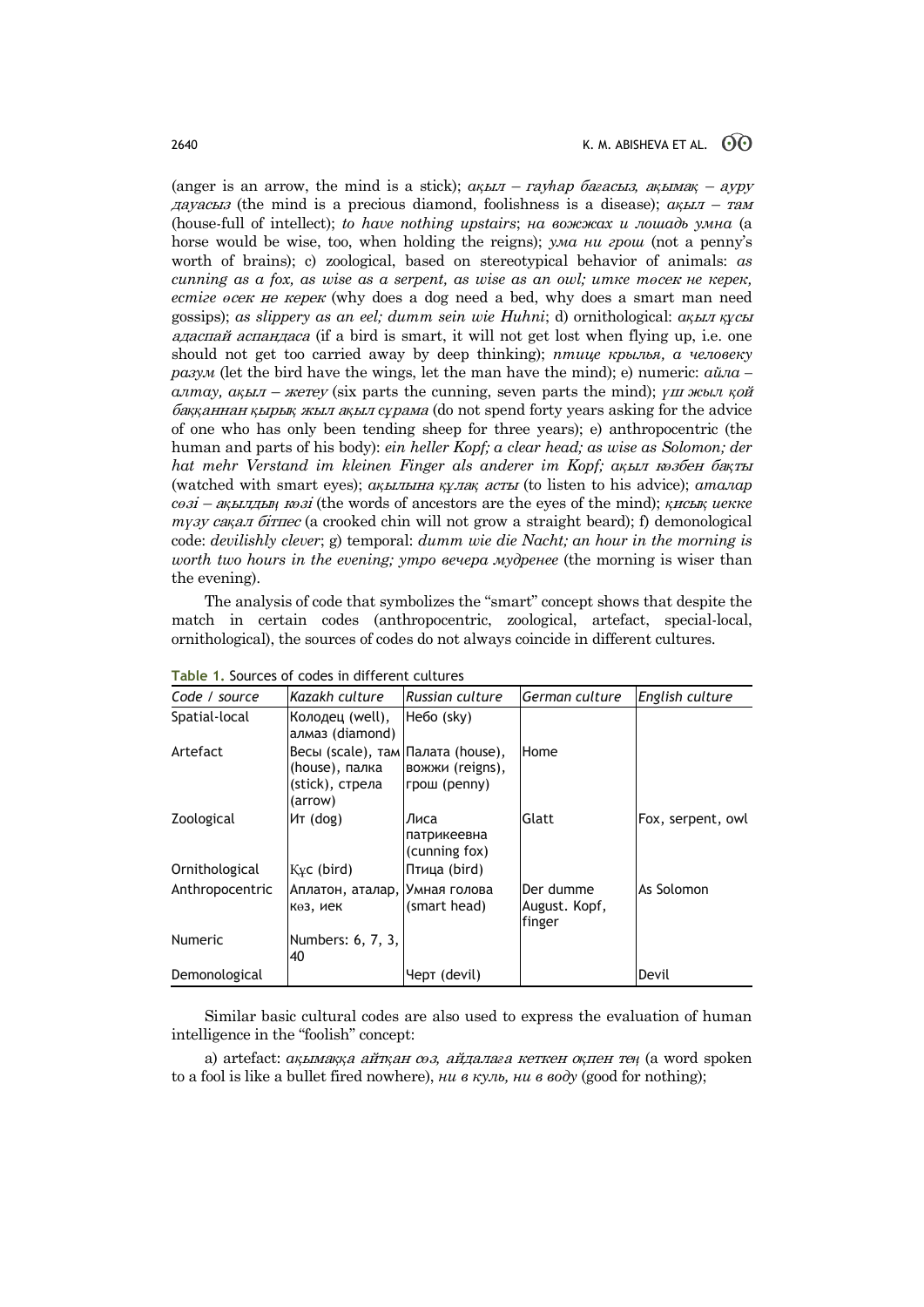#### ൟ INTERNATIONAL JOURNAL OF ENVIRONMENTAL & SCIENCE EDUCATION 2641

b) zoological: *кө*<sup>к</sup> есек (blue donkey), *уставился, как баран на новые ворота*  (to look like a cow at a new gate), *цыплячьи мозги* (chicken brains), *ein alter Hase;*

c) anthropocentric: *кө*<sup>к</sup> *ми* (blue brains), *дурная голова ногам покоя не дает*  (a witless head makes a weary pair of heels), *медный лоб, чугунный лоб, толоконный лоб* (thick skull), *dumb*, *bone head, etc.*

During the conceptualization of the "foolishness" concept in the Kazakh, Russian, and English cultures, an inadequacy of semantic differential features is noted: in the Kazakh and Russian cultures, they are based on such differential features as: 1) the complete or partial absence of intellect - *ақ*ылдан шайнам жо*қ* (not a dime of brains), *пустая башка* (empty head), *олух царя небесного* (perfect fool), *каша в голове* (muddle-headed); 2) stupidity: *глядеть, будто баран на новые ворота* (to look like a cow at a new gate), *толоконный лоб* (thick skull), *отпетый дурак* (regular fool), *есерге ақ*ыл айтам деп есі*ң*ді тауыспа*, қ*умен *құ*мар ойнаймын деп кеші*ң*ді тауыспа (do not try explaining things to a fool, do not waste your brains, do not try to play with a player, save your time); 3) a fool acts inconsiderately: *ақ*ылды ойлан*ғ*анша*,* а*қ*ыма*қ* су*ғ*<sup>а</sup> кетеді (while the wise man is thinking, the fool is already drowning); 4) a fool does not listen to advice – *ақ*ыма*ққ*<sup>а</sup> айт*қ*ан <sup>с</sup>*ө*<sup>з</sup> айдала*ғ*<sup>а</sup> кеткен <sup>о</sup>*қ*пен те*ң*; 5) a fool acts thoughtlessly, his mind is clouded, he gets too excited – *ақ*ылы азды*ң* ашуы <sup>к</sup>*ө*п*,* таяз суды*ң* тасуы <sup>к</sup>*ө*п*, дурная голова ногам покоя не дает* (a witless head makes a weary pair of heels); 6) a fool is snobbish, selfish, one should avoid communicating with foolish people – *ақ*ыма*қ* менмен*,* оны*ң* ісі тек *ө*зінен артпайды.

## **Discussion and Conclusion**

In the English culture, the concept of foolishness denotes the mental principle of this ethnos to strive for knowledge. Foolishness is condemned: *fools will be fools still, fools rush in where angels fear to tread, never bray at an ass*.

Differential features coincide with the national specificity to a greater extent, since they are assigned to a specific object  $-$  a concept, a phenomenon, a human's status within the cultural and mental models of the ethnos. Each nation understands the concepts of "smart" and "foolish" in accordance with its own vision and perception of objects, which is associated with selectivity of linguistic reflection features, determined by "the selective focus of the mind – the reflected reality, where the same object is grasped according to different features" (Komarov, 1991).

The motivation of naming human intelligence is an encoded semantic association of "a feature that caught the eye" that underlies the naming by a member of any nation.

In this case, the cognitive classification feature of the "smart-foolish" category is elaborated by means of various differential features that are assigned to the evaluated object. The set of such differential features is national, which is obvious from the inadequate features of the "smart" and "foolish" concepts, which every nation distinguishes depending on its experience, and its evaluation that reflects the values orientations of nations. The elaboration of cognitive classification features within each nation's culture, and the values of the differential feature assigned to evaluated objects – "smart" and "foolish" – are a procedure of elaboration of objects' classification and differential features in accordance with each nation's experience.

The last stage of the cognitive evaluation procedure is the orientation of the act of assigning the evaluative feature's value at the possibility of participation in making the decision on the distinguishing of the "smart" and foolish evaluative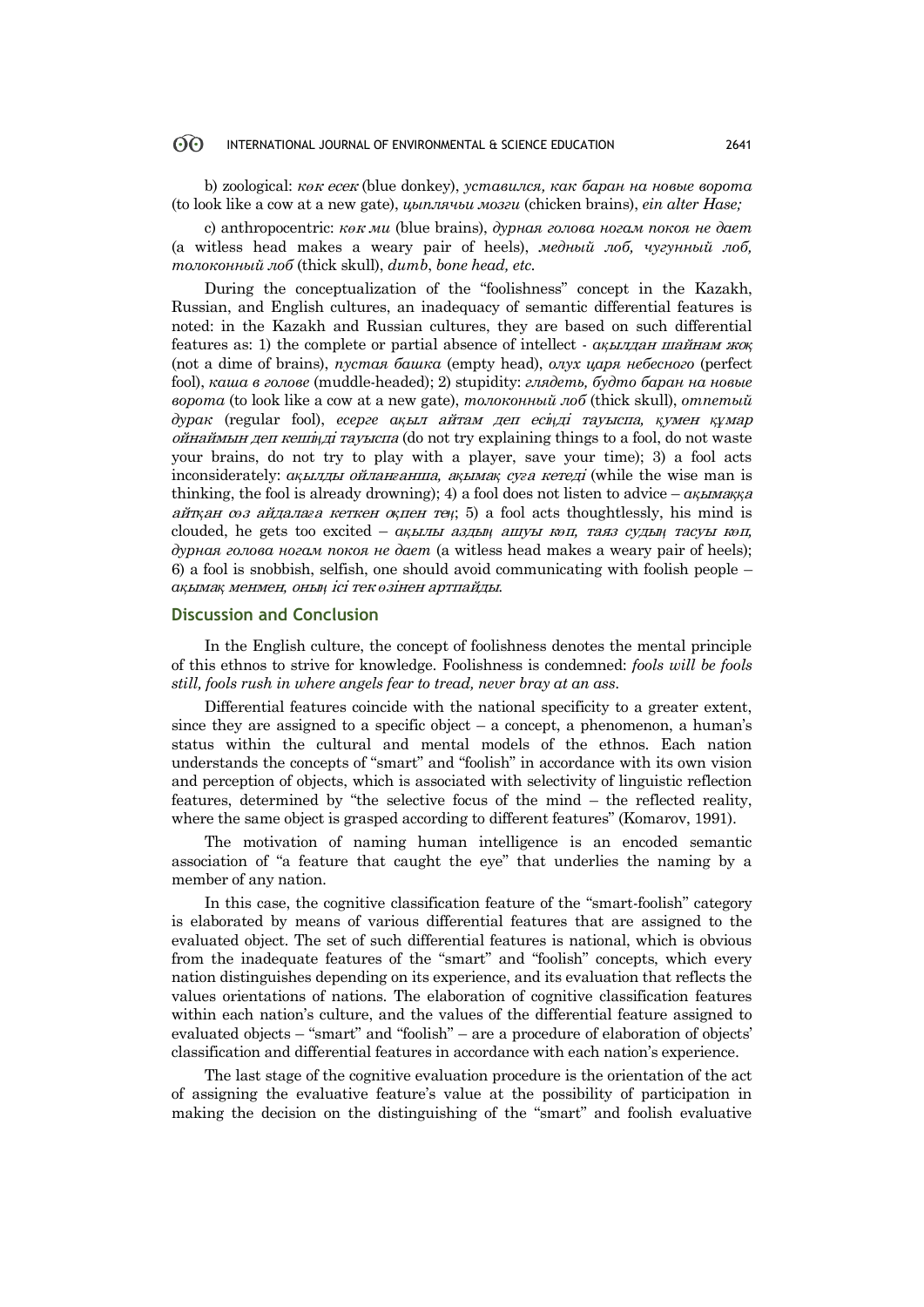categories. The evaluative categorization of these concepts considers various categorization principles: the prototypical principle, the principle of non-rigid categorization, the consideration of the plurality and variety of categorization bases, the principle of distinction and identity, and the principle of gradualness (Rosch, 1978; Harnad, 2005).

According to the prototypical principle, the concepts of "smart" and "foolish" can be considered prototypes of the "smart" and "foolish" categories that have typical features of intelligence: *competent in any field of knowledge, the presence of intellect, incompetent in any field of knowledge, absence of intellect, or insufficient demonstration of intelligence.* The "smart" category includes, firstly, the concepts that are identified with the prototype, which, according to E. Rosch (1978), is understood as a prototypical category that acts as a nucleus of a certain space, as opposed to its periphery, and, secondly, the concepts that reflect the subjective evaluation of the "smart" intellectual ability, for example: *smart, competent, brainy, clever, to be streets ahead,* etc.

The concept of "foolish" itself is the prototype of the "foolish" category. Words that contain the evaluative attitude are actualized around this nucleus: *to be out of one's box, to be soft in the head*.

Categorization based on the consideration of the non-rigid categorization principle assumes the involvement of new members in the category by repeating the characteristics of the prototype or part of the prototype's features, for example: *smart – wise head, clever, intelligent; foolish – thick skull, the lights are on, but nobody is home, Der dumme August, ақ*ыл *жастан, асыл – тастан* (intellect from the youth, diamond from the stone), *нет конца и краю глупости* (there is no end to foolishness).

The categorization of the "smart" and "foolish" concepts, based on the consideration of the plurality and variety of categorization bases, shows that the strategies of evaluative categorization of different people are different, too. The study of the evaluative categorization of human intelligence showed that different linguistic cultures have different meanings associated with human intelligence, since in some languages the concepts of "smart" and "foolish" are distinguished by dissimilar, often contradicting features. For example, the "smart" category may include various concepts that do not bear much relation to intelligence, but are related to the "smart" or "foolish" categories, considering experience and life. Every nation can relate to these categories the concepts that bear little relation to the concepts of "smart" and "foolish". For example, in the Russian language, the "smart" category includes such concepts as *стреляный воробей* (an old bird) and *тертый калач* (an old hand). They seemingly have nothing in common with the "smart" concept; however, these lexemes can be synonymous to the "smart" concept, based on the meaning "learned", "experienced", which demonstrates intelligence to a certain extent.

In the Russian language, the concept "тупой" (blunt, obtuse) is used in such expressions as "тупой угол" (obtuse angle) and "тупик" (dead end); however, the word "тупица" (dullard) is synonymous to the concept of "foolishness". In the Kazakh language, the words "ойсыз" and "топас" are used to denote the "narrowmindedness" concept. Thus, the conceptualization of the "тупой" (blunt, obtuse) in the "foolish" sense is inadequate in various languages.

"Do not interrupt! My teacher always told my mother: your boy is nice, but very dumb. Dumb! – Dumb? – Pete asked. – Yes! Dumb, bone head, dumb" (G. Vayner.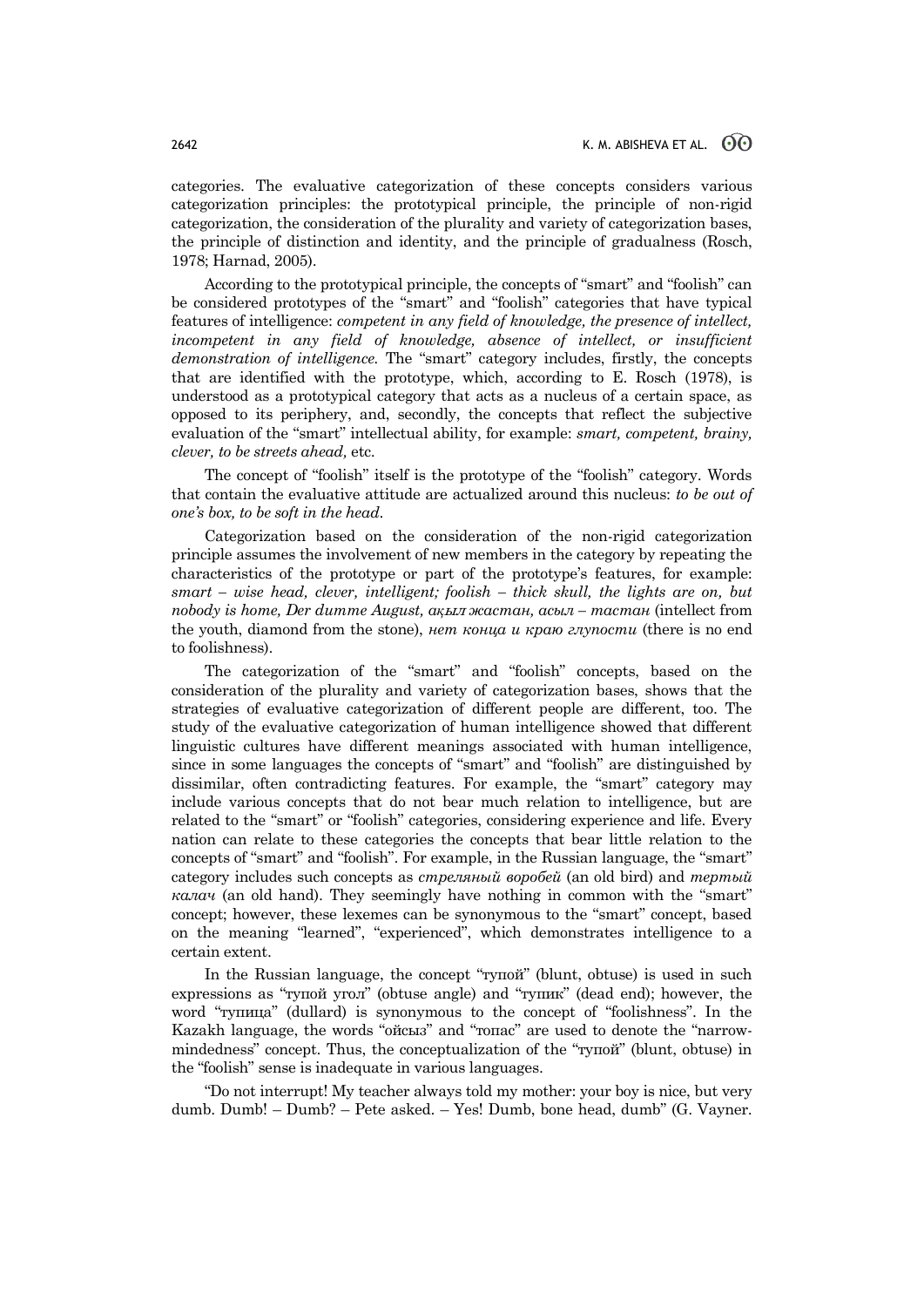#### ൟ INTERNATIONAL JOURNAL OF ENVIRONMENTAL & SCIENCE EDUCATION 2643

The Sorrow Multiplier). In the Russian language, the "bone head" phraseological unit is not used to denote foolishness. In this case, one uses the expressions "голова мякиной набита" (head full of trash), "голова, два уха" (brain box), "без головы" (literally, headless), etc.

The fourth principle of evaluative categorization is the continuity principle, which includes the ideas of objects' identity, based on their spatial continuous integrity of a physical body in space. The identity of the "smart" and "foolish" concepts is associated with the peculiarity of the ordinary consciousness ("common sense") and its accepted world image, according to which, "the object is primary, while its features are secondary and do not exist independently" (Rosch, 1978).

According to the object centralism principle, spatial bodies and their properties are viewed as identical phenomena, even if their properties differ. For example, the "smart" and "foolish" concepts are reduced to one category as lexemes that denote the qualities of a human in continuous space. The human is the unifying property of "smart" and "foolish", for example: *Zur Vernunft bringen* (to make listen to reason), *einen Dummen finden, die Dummen werden, the Ape of God, Cousin Betty, Tomfool, Simple Simon, farsighted, sharp, witty, talented,* etc.

To sum up, the evaluative categorization of human intelligence in different world images is characterized as a secondary categorization, taking place within "ethnic evaluations and values orientations of members of different ethnoses".

The evaluative categorization of human intelligence in different linguistic world images is performed, based on personal constructs suggested by G. Kelly (2007) with a view to understanding, interpreting or explaining personal experience. She personal constructs facilitate the actualization of the secondary categorization of human intelligence, since they are evaluative categories that are based on the use of contrasting terms "smart-foolish" and "good-bad". The acceptable methodology for the evaluative categorization of human intelligence is the "cognitive evaluation procedure with the consideration of cognitive classification and differential features of the nature of the human, nation". While distinguishing the specificity of human intelligence, it is necessary to consider the contrastive aspect of the "human intelligence" concept in different cultures by using cultural codes that symbolize the concepts of "smart" and "foolish". At that, attention should be paid to the specificity of the "smart" and "foolish" concepts' conceptualization in different languages.

The analysis of the evaluative categorization of human intelligence in different cultures demonstrated the efficiency of the interdisciplinary approach to studying categorization phenomena. The applied complex research methodology, which is based on the combination of different principles (principles of psychology, cognitive linguistics, the anthropological principle) and the use of various methods, is efficient, which enables its use in further researches in this field.

## **Implications and Recommendations**

The implications and recommendations for the future research are as follows: the evaluative categorization of human intelligence is a secondary cognitive activity that is performed, firstly, by revealing evaluative dimensions, secondly, by determining the cognitive classification and differential features that are specific in each culture, which is caused by the subjects' experience, and thirdly, by grouping words by categories, based on categorization principles. The paper describes the interdisciplinary approach to studying evaluative categorization, which assumes the use of a complex research paradigm.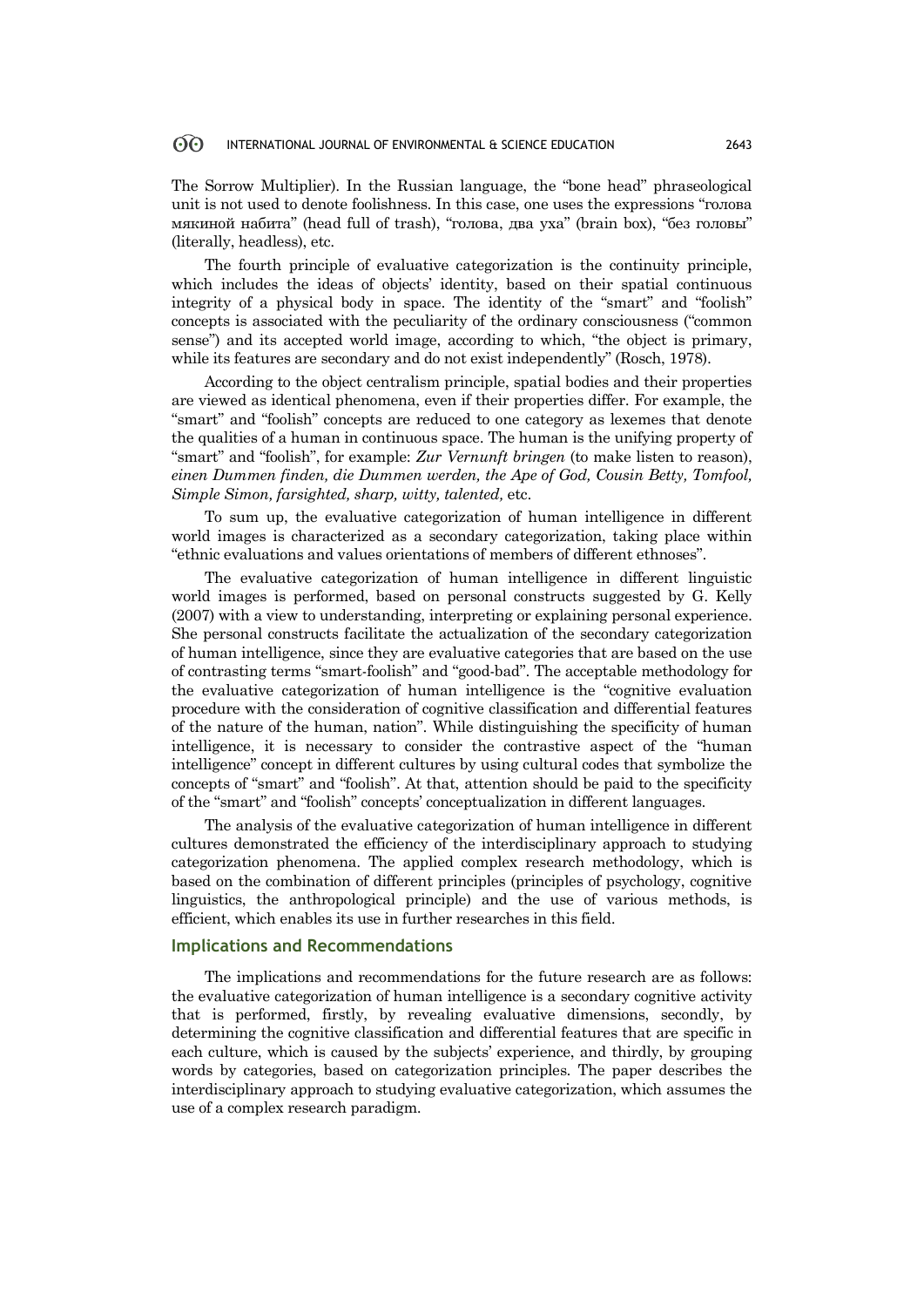The suggested methodological paradigm that is based on the cognitive and anthropocentric principles can also find application, since the interdisciplinary approach to analyzing linguistic facts is currently relevant. Researches can also use the methods of the cognitive evaluation procedure, based on cognitive classification and differential features that are emphasized when considering the subjects' ethnic experience.

The practical importance of this paper consists in the fact that the conclusions of the study of evaluative categorization of human intelligence, and the suggested methods of evaluative categorization can be applied in studies on the evaluative categorization of any objects of reality − subjects' abilities, behavior, and values orientation. Research findings also can be used during the study and systematization of evaluative linguistic phenomena as a modus representation of knowledge of objects and phenomena in the world.

### **Disclosure statement**

No potential conflict of interest was reported by the authors.

### **Notes on contributors**

**Klara M. Abisheva** holds a PhD in Philology at University "Turan-Astana", Astana, Kazakhstan.

**Altynay Zh. Dossanova** holds a PhD in Pedagogy at University "Turan-Astana", Astana, Kazakhstan.

**Bibissara S. Ismakova** holds a PhD in Pedagogy at Karaganda State Technical University, Karaganda, Kazakhstan.

**Gulbagira K. Aupova** holds a PhD in Philology at Eurasian University named after L.N. Gumilyov, Astana, Kazakhstan.

**Bulat K. Ayapbergenov** holds a PhD in Philology at University "Turan-Astana", Astana, Kazakhstan.

**Kulyan A. Tlegenova** holds a PhD in Pedagogy at Kazakh University of Economy, Finance and International Trade, Astana, Kazakhstan.

### **References**

Abisheva, K. (2003). Categorization and its main principles. *Issues of Cognitive Linguistics*, *2*, 21-31. Agarwal, B., & Mittal, N. (2016). Semantic Orientation-Based Approach for Sentiment Analysis. *Springer International Publishing*, 77-88.

Babushkina, O. (2013). Axiological dominants in the evaluative categorization of the activity of governmental institutions in media-discourse. *Chelyabinsk State University bulletin*, *31*(312), 14-22.

Baranov, A. (1989). Axiological strategies in the language structure. *Voprosy Jazykoznanija*, *3*, 74- 90.

- Baroni, M. (2016). Grounding Distributional Semantics in the Visual World. *Language and Linguistics Compass, 10*(1), 3-13.
- Boldyrev, N. (1994). Categorical Meaning of the Verb: Systemic and Functional Aspects. Sankt-Petersburg: RSPU Publishing House.

Boldyrev, N. (2000). *Cognitive Semantics*. Tambov: TSU Publishing House.

Boyarskaya, Ye. (2011). Categorization as a basic cognitive procedure. *Immanuel Kant Baltic Federal University bulletin*, *2*, 18-28.

Cognitive terms dictionary (1996). Moscow: Pedagogica.

Evans, V., & Green, M. (2006). *Cognitive Linguistics: An Introduction.* Routledge

Gribova, M. (2011). Categorization of evaluative semantics in English advertisement texts. *Modern linguistics and literary science*, *5*, 2-15.